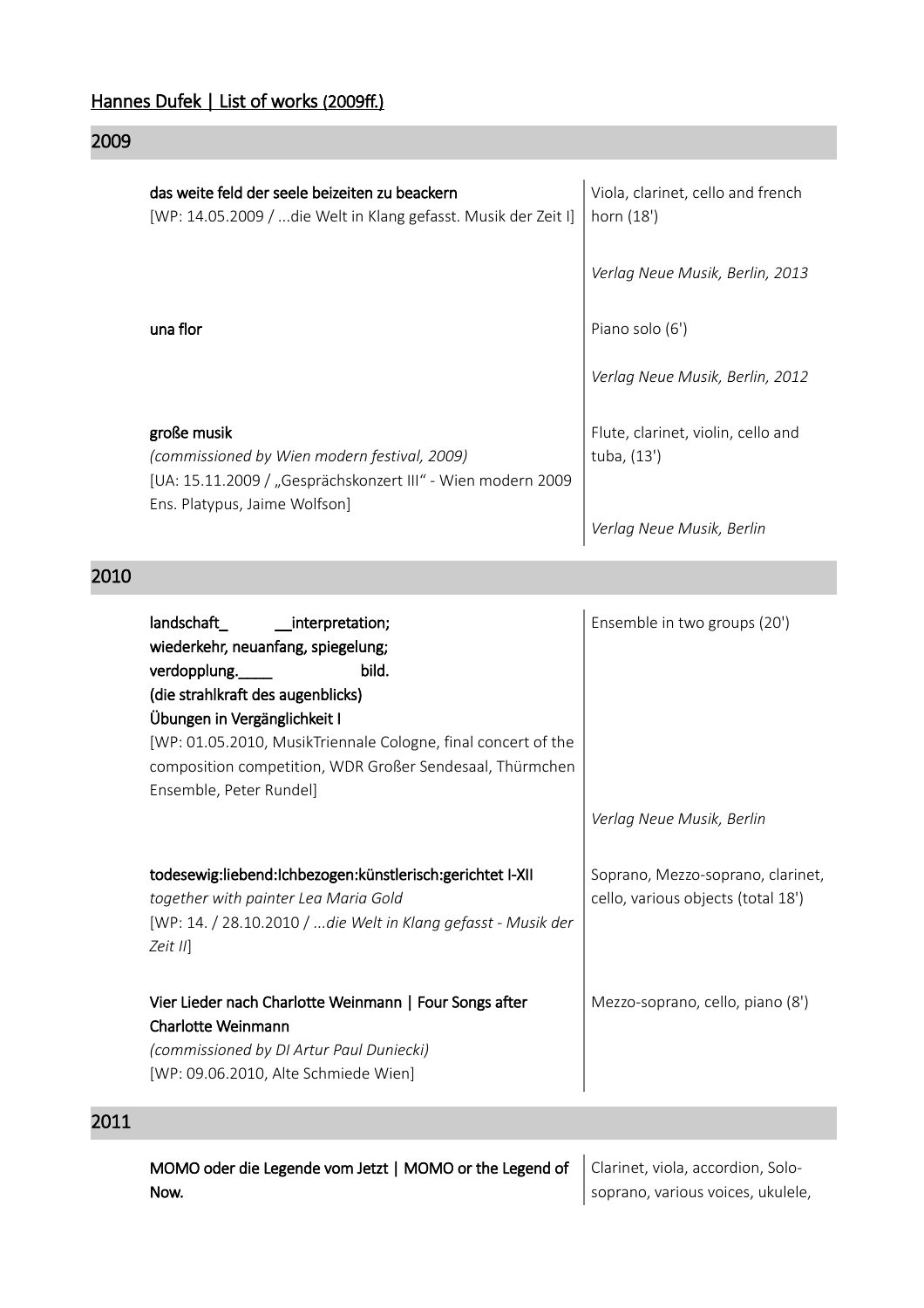| (commissioned by makemake produktionen for Dschungel<br>Wien modern 2011, after the book by Michael Ende, with lyrics<br>by Albert Farkas and Simon Dietersdorfer)<br>[WPA: 11.11.2011, Dschungel Wien modern 2011] | VHF-radios and fixed media<br>music theater (75')                                                                                                                             |
|---------------------------------------------------------------------------------------------------------------------------------------------------------------------------------------------------------------------|-------------------------------------------------------------------------------------------------------------------------------------------------------------------------------|
| non-being                                                                                                                                                                                                           | String sextet in scordatura (10')                                                                                                                                             |
| Unstern I-V<br>[WP: 29.08.2011, I Bienal do Música Hoje, Curitiba, Paraná,<br>Brazil, Ensemble Platypus / Wolfson]                                                                                                  | Soprano, violin, alto flute, clarinet<br>and piano (14')<br>Platypus Selected Works Vol. II The<br>bittersweet<br>www.collegno.com/platypus<br>Verlag Neue Musik Berlin, 2014 |
| wider<br>(commissioned by the Oxbridge Singers / Wien modern 2011)<br>[WP: 07.11.2011, Europe Calling I, Wien modern 2011,<br>Oxbridge Singers / Campkin]                                                           | Chamber choir SS AA TT BB (6')                                                                                                                                                |

#### 2012

| der horizont, eine rose, das andere.   the horizon, a rose, the<br>other.<br>Übungen in Vergänglichkeit II   Exercises in transience II<br>[WP: Wieniawski Quartett, 05.10.2014, WNMD 2014<br>Wroclaw/Poland] | String Quartet, VHF-Radio and<br>pre-produced string quartet layers<br>(22')                                 |
|---------------------------------------------------------------------------------------------------------------------------------------------------------------------------------------------------------------|--------------------------------------------------------------------------------------------------------------|
| Sturmkind   Stormchild<br>(comissioned by Oldenburgisches Staatstheaters)<br>[WP: 07.11.2012, Oldenburgisches Staatstheater, Kleines<br>Haus, Oldenburg, Germany]                                             | Mezzo-soprano, tenor, various<br>voices, violin, clarinet, tuba,<br>percussion, mandolin, three<br>melodicas |
|                                                                                                                                                                                                               | music theater (75')<br>with lyrics by Wendi Gessner and<br>Hannes Dufek                                      |

### 2013

Major Dux (version I) *(comissioned by NÖ Tonkünstler)* [WP: 20.3.2013, *Tonspiele*, Festspielhaus St. Pölten, Tonkünstler Niederösterreich, Guido Mancusi (Ltg.]

Orchestra, acting, live-drawing

music theater (60') with additional music by George Gershwin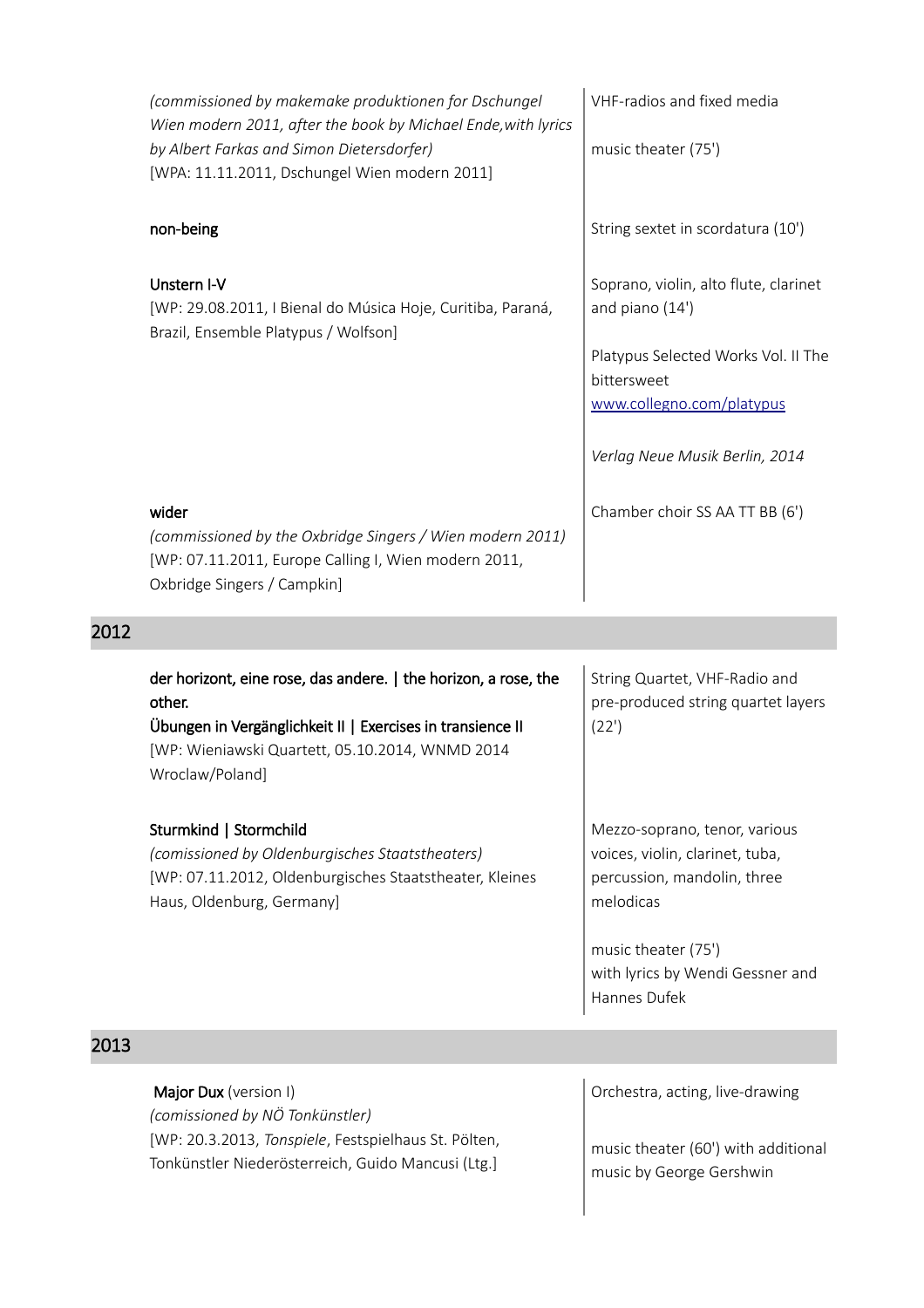|      | As if it were gravity (Müll I)<br>(comissioned by Ensemble reconsil)<br>[WP: reconsil Exploring the World, 13.12.2014]<br>void mechanics<br>Übungen in Vergänglichkeit IIIa   Exercises in transience IIIa<br>(commissioned by the Austrian Society for Contemporary<br>Music (ÖGZM)<br>Supernova<br>(comissioned by makemake produktionen)<br>[WP: 22.09.2013, SZENE BUNTE WÄHNE Theaterfestival,<br>Radessen, NÖ] | Ensemble and various sound<br>objects<br>(15)<br>Flute, clarinet, violin, cello, four<br>pre-produced quartet layers, VHF-<br>Radios, dictaphones and various<br>objects (14')<br>Fixed media, Moog-Bass, live-<br>Guitar/E-guitar, acting,<br>dictaphones, various objects<br>music theater (60') |
|------|---------------------------------------------------------------------------------------------------------------------------------------------------------------------------------------------------------------------------------------------------------------------------------------------------------------------------------------------------------------------------------------------------------------------|----------------------------------------------------------------------------------------------------------------------------------------------------------------------------------------------------------------------------------------------------------------------------------------------------|
|      |                                                                                                                                                                                                                                                                                                                                                                                                                     | together with Simon Dietersdorfer                                                                                                                                                                                                                                                                  |
| 2014 |                                                                                                                                                                                                                                                                                                                                                                                                                     |                                                                                                                                                                                                                                                                                                    |
|      | arresting images. fragments of a media society,<br>(Performative installation, commissioned by Maja Mijatovic)                                                                                                                                                                                                                                                                                                      | Harpsichord solo with fixed media,<br>looper, live-Electronics (open<br>duration)                                                                                                                                                                                                                  |
|      | weil die dinge im fluss bleiben müssen   because things need<br>to stay in flux<br>Übungen in Vergänglichkeit IV / Exercises in transience IV<br>(comissioned by Ensemble Platypus for re:construction 2014)                                                                                                                                                                                                        | clarinet, violin, piano (open<br>duration)                                                                                                                                                                                                                                                         |
|      | [WP: 16.06.2014, Kunitachi Hitsotubashi university,<br>Tokio/Japan, Ensemble Platypus]                                                                                                                                                                                                                                                                                                                              |                                                                                                                                                                                                                                                                                                    |
|      | atem/felder.palimpseste/transkriptionen<br>(commissioned by Ensemble Reconsil)<br>[WP: 14.05.2014, Schönberg Center Wien, Ensemble Reconsil]                                                                                                                                                                                                                                                                        | Flute, bass clarinet, viola,<br>violoncello, piano and three<br>dictaphones (13')                                                                                                                                                                                                                  |
|      | band/linie/horizont la-e   ribbon/line/horizon I a-e<br>[WP: 07.06.2014, Forum Neue Musik Wallis, Jaime Wolfson]                                                                                                                                                                                                                                                                                                    | Piano solo (8-16')                                                                                                                                                                                                                                                                                 |
|      | therein: band/linie/horizont Ib                                                                                                                                                                                                                                                                                                                                                                                     | Piano, dictaphones, VHF-Radios<br>(16')                                                                                                                                                                                                                                                            |
|      | Vom kleinen Maulwurf, der wissen wollte, wer ihm auf den<br>Kopf gemacht hatte   The little mole who knew it was none of<br>his business<br>(commissioned by Wien modern 2014 &<br>makemakeproduktionen)                                                                                                                                                                                                            | For two musicians (Piano, alto sax,<br>baritone sax, bass clarinet,<br>melodica, guitar, flute,<br>glockenspiel, various percussion<br>instruments) and various voices                                                                                                                             |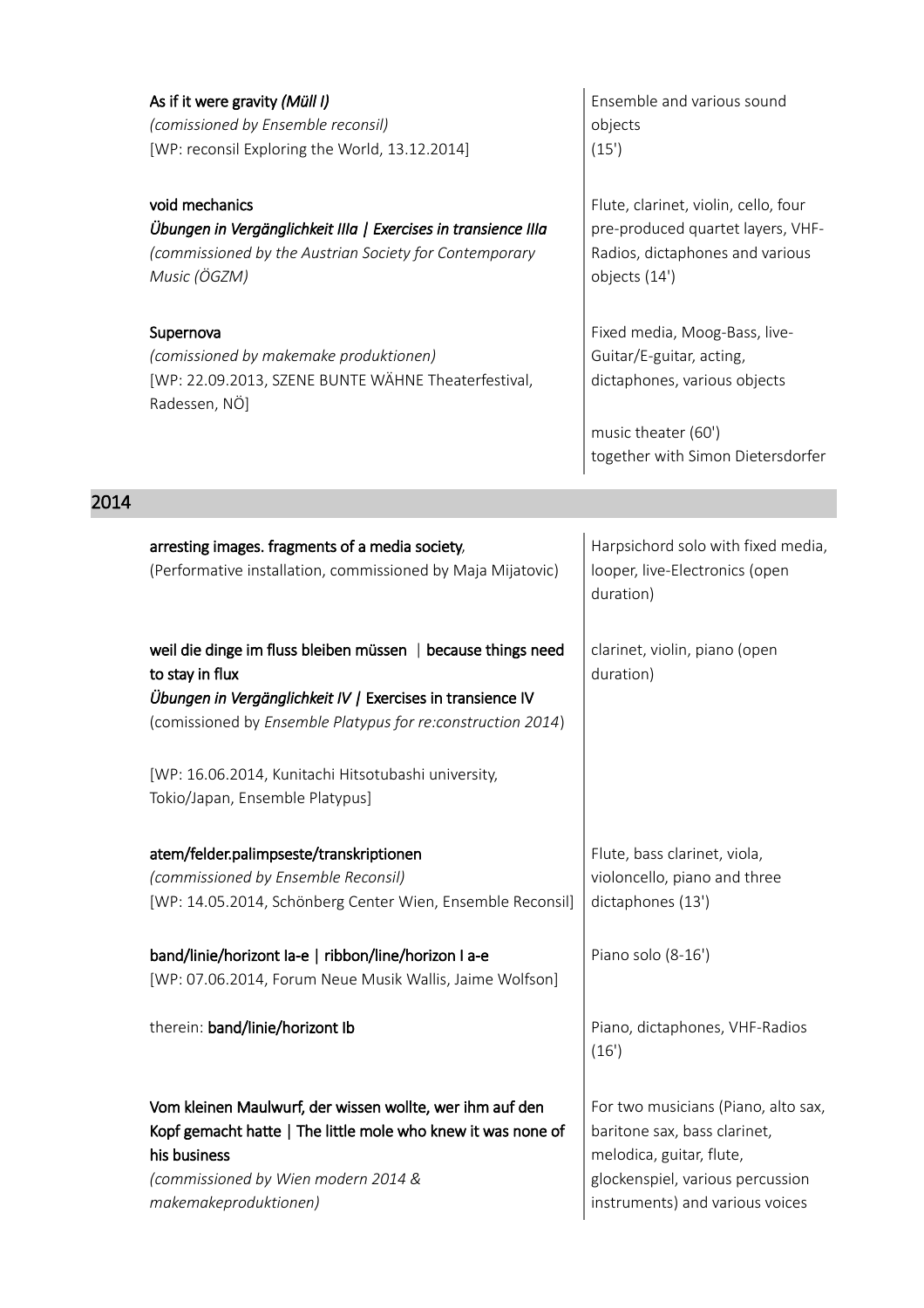music theater (60') with lyrics by Peter Ahorner

| 2015 |                                                                                                                                                                            |                                                                                                                                                                                                       |
|------|----------------------------------------------------------------------------------------------------------------------------------------------------------------------------|-------------------------------------------------------------------------------------------------------------------------------------------------------------------------------------------------------|
|      | <b>Tanzmusik</b><br>Three pieces for the project "Tanzabend", 7. & 8.3.2015, of<br>Ensemble Platypus                                                                       | Fl. Cl. Sax. Vl. Vc. Pno. Cbs. Perc.                                                                                                                                                                  |
|      | [WP: 7.3.2015, Echoraum Wien, Ensemble Platypus]                                                                                                                           | (ca. 15')                                                                                                                                                                                             |
|      | AUSSEN   OUTSIDE<br>(commissioned by Franziska Fleischanderl)<br>[UA: 29 & 31.05.2015, EXPO Milan 2015 Franziska<br>Fleischanderl]                                         | Tenor dulcimer solo, dictaphones<br>and sound objects                                                                                                                                                 |
|      | Vom Leben und all dem   Life and all that<br>(Commissioned by Carinthischer Sommers 2015)<br>[WP: 25.7.2015, CCV (Congress Centrum Villach),<br>Carinthischer Sommer 2015] | Ensemble (Sax./Cl. Tp. Pos.<br>Git./Mel. Pno. Cbs. Perc.),<br>children's choir and und voices<br>music/dance theater with children<br>and senior citizens (60') with lyrics<br>by Simon Dietersdorfer |
|      | AUSSEN II   OUTSIDE II<br>(commissioned by NOISE-BRIDGE)<br>[WP: 18.12.2015, Theaterhaus Stuttgart, "Le Happy<br>Compound Pleasures"]                                      | Soprano, clarinet/bass clarinet,<br>digital sound sources and objects<br>(open duration, 1'-18')                                                                                                      |
| 2016 |                                                                                                                                                                            |                                                                                                                                                                                                       |
|      | dissoziativ weben I-III   weaving dissociatively I-III<br>(commissioned by Kaoko Amano / Ens. Platypus)                                                                    | Soprano or multiple voices<br>(open duration)                                                                                                                                                         |
|      | Jolivetmaterial<br>(commissioned by the project dialogues extatiques / Forum<br>Stadtpark)                                                                                 | Harpsichord, viola, recorder,<br>clarinet, percussion, dance,<br>objects<br>(open duration)                                                                                                           |
|      | Ólafsfjördur Soundscape I                                                                                                                                                  | fixed media<br>(13')                                                                                                                                                                                  |
|      | AUSSEN IV   OUTSIDE IV: quotidien, quotidienne                                                                                                                             | Vl. Vl. Vla. Vc. Cbs. Pno.<br>(open duration)                                                                                                                                                         |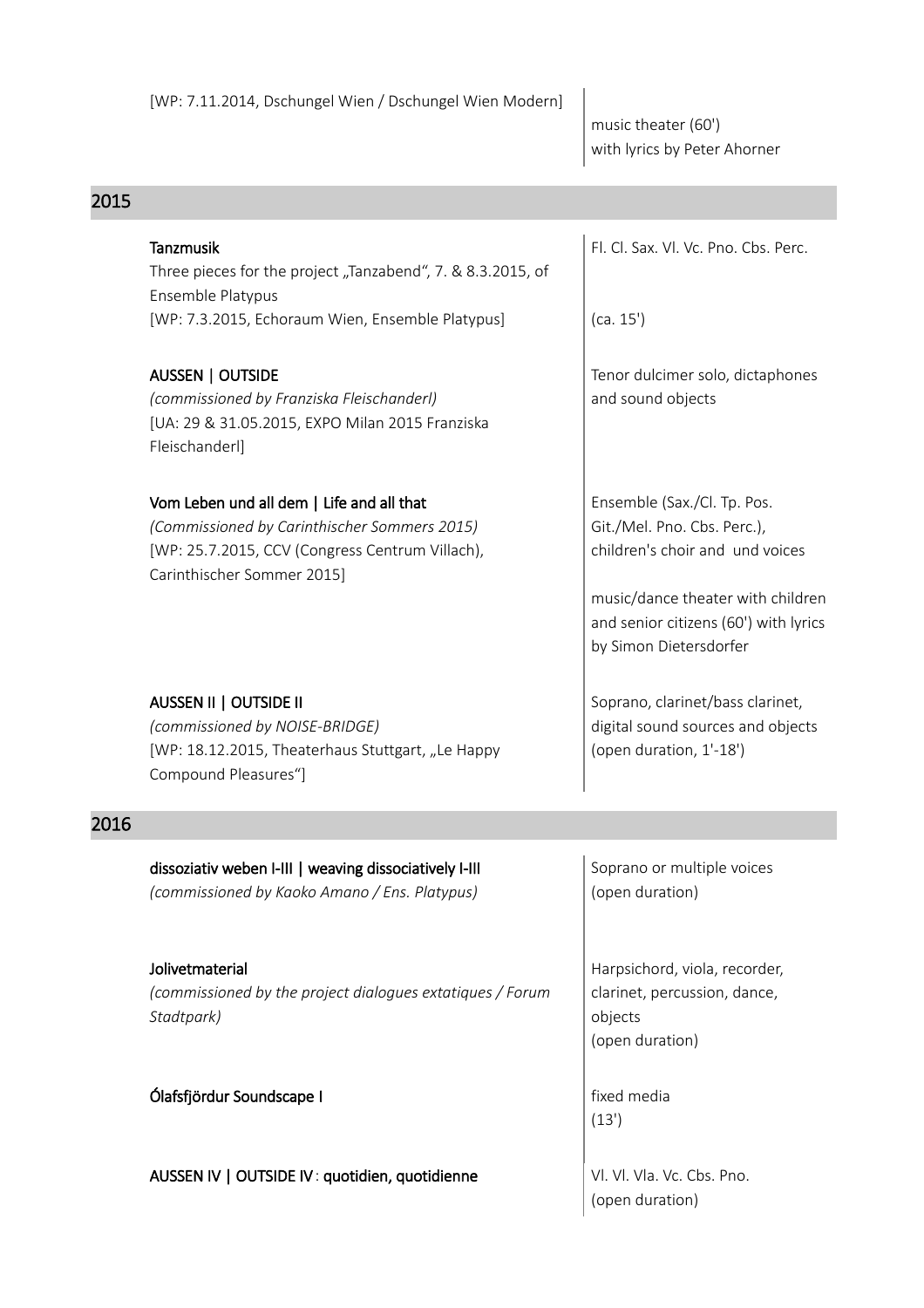| (commissioned by Ambitus extended) [WP: 29.11.2016]                                                            |                                                                      |
|----------------------------------------------------------------------------------------------------------------|----------------------------------------------------------------------|
| ruinen, dialektische prozesse, semantik   ruins, dialectical<br>process, semantics<br>(commissioned by PLENUM) | 6 Bass- und Subbass recorders,<br>fixed media, objects<br>$(12-15')$ |
| neben sachen   next to things (minor matters)                                                                  | recorder(s), voice, electronics<br>(open duration)                   |
| (commissioned by UMS'n'JIP (CH)                                                                                |                                                                      |

 $\overline{\phantom{a}}$ 

## 2017

| leben / lassen   live / let<br>Übungen in Vergänglichkeit V   Exercises in transience V                                                           | Orchestra<br>(2-2-2-2 / 2-2-2-1 / 2 Perc. / 6-6-4-<br>$4-2)$<br>(8')                                   |
|---------------------------------------------------------------------------------------------------------------------------------------------------|--------------------------------------------------------------------------------------------------------|
| Collapsing as critical strategy<br>(commissioned by Cercle / Lukas Haselböck)                                                                     | Piano solo (5')                                                                                        |
| band / linie / horizont Ig   ribbon / line / horizon Ig<br>(commissioned by Frederik Neyrinck and Theresia<br>Schmidinger)                        | Piano, bass clarinet, dictaphones,<br>VHF-Radio(10')                                                   |
| Major Dux (version II)<br>(commissioned by Jeunesse Musicale)<br>[WP: 18.03.2017, Wiener Konzerthaus, Berio-Saal, Ensemble<br>Platypus / Wolfson] | Fl. Cl. Alto sax. Vl./Vla. Cbs. Pno.<br>Perc.<br>Music theater (60')                                   |
| Wenn Herr Montag mit Frau Freitag   When Monday and<br>Friday<br>(commissioned by "Music to touch / Jeunesse Musicale)                            | E-Organ, xylophone, small<br>percussion, Guitarlele, fixed media<br>Puppet theatre (45')               |
| Der Atlas der abgelegenen Inseln   Atlas of remote islands<br>(commissioned by makemake produktionen and Vorarlberger<br>Landestheater)           | Viola, clarinet, fixed media,<br>loopers and objects<br>music theater (60')<br>after Judith Schalansky |
| Elementartropismus oder Der unbewegte Beweger<br>(commissioned by Ensemble Platypus)                                                              | miniature piece for Bass flute, Bass<br>clarinet and piano, with objects                               |